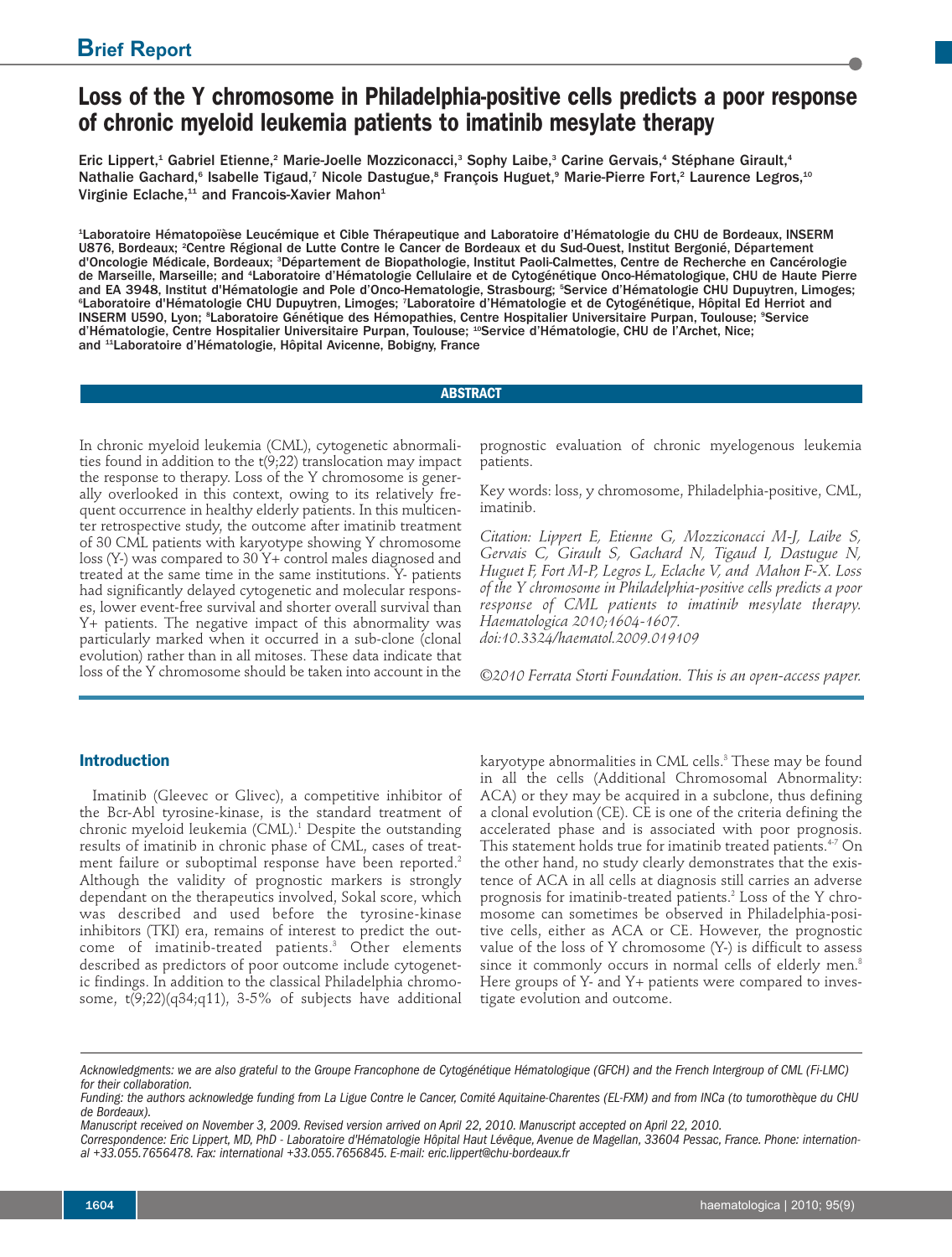# **Design and Methods**

For this retrospective study, cytogenetic data of male patients with CML diagnosed between 1994 and 2007 in 6 participating centers (University Hospitals of Bordeaux, Toulouse, Marseille, Lyon, Limoges, and Nice) were screened for loss of Y chromosome (Y-) as the sole abnormality besides the t(9;22) translocation in at least 3 metaphases, at diagnosis or during evolution. Loss of the Y chromosome could occur at diagnosis or later during treatment (interferon) but only patients with loss of the Y chromosome before imatinib was started were selected. Clinical and routine biological data were gathered for those patients who received imatinib, either in first or later lines of treatment. Evolution data included hematologic, cytogenetic [monitored every six months until complete cytogentic response (CCR)] and molecular (monitored every three months) response, transformation to accelerated or blastic phases, according to the World Health Organization (WHO) criteria. Follow up was censored at bone marrow transplantation (one patient in each group) or when treatment was switched to second generation TKI (5 Y- and 3 Y+ patients). Thirty patients responding to these criteria (Y-) were compared to a group of Y+ patients constituted as follows: each Y- patient was matched to the previous or the subsequent male patient diagnosed with CML in the same center, whoever was closer in time to the case. Controls had no cytogenetic abnormality besides the t(9;22) and were treated with imatinib.

Time to complete cytogenetic response (CCR) or major molecular response (MMR) was defined as the interval between imatinib treatment onset and CCR or MMR. Time to response, outcome of adverse event (acceleration, blastic transformation) and survival were compared using the log rank test analysis (Kaplan-Meier survival curves). Cytogenetics (at least 20 metaphases analyzed after R banding) and qRT-PCR were performed in each cen-

ter. All centers participate in the French Quality Assessment program and thus obtained conversion factor for expression of BCR-ABL/ABL according to the international standard.

## **Results and Discussion**

#### *Characteristics of patients' groups*

For both Y- (n=30) and Y+ groups (n=30), 27 patients were in chronic phase and 3 were in accelerated phase at the onset of imatinib treatment. The method of selecting controls limits possible bias in the management of patients, and the groups were equivalent in terms of age at diagnosis (mean 56.2 years [Standard Error to the Mean, SEM=3.4] *vs*. 49.0 [SEM=2], *P*=0.09), age at imatinib start (mean 58.1 years [SEM=3.47] *vs*. 51.2 [SEM=2.28], *P*=0.1), previous treatment (Y- group: n=18, 60%; Y+ group: n=16, 53%) and Sokal score (mean 1.007 [SEM=0.13], n=16 with available data *vs.* 1.002 [SEM=0.13], n=19, *P*=0.98). For the majority of the Y- group, loss of the Y chromosome was found at CML diagnosis (80%, n=24) and in all the studied mitoses (63%, n=19) but in a subclone, i.e. clonal evolultion, for 11 patients (37%). In 2 patients, this subclone appeared during follow up but before imatinib onset.

## *Loss of Y chromosome has adverse effect on all studied outcome parameters*

Complete cytogenetic response was achieved by 17 (57%) of the Y- group *versus* 26 (87%) in Y+ group. Using log rank analysis, the median time to achieve a CCR was significantly higher in the Y- group than in the Y+ group (21.9 *vs*. 6.7 months, *P*=0.0276, Figure 1A). Similarly, only



Figure 1. Probability of achiev-<br>ing complete cytogenetic cytogenetic response (CCR, panel A), major<br>molecular response (MMR, response panel B), event-free survival (EFS, panel C) and overall survival (OS, panel D) were assessed using log rank test analysis for Y- (continuous line) and control (discontinuous line) patients. For each series the probability at five years (and standard error) are indicated.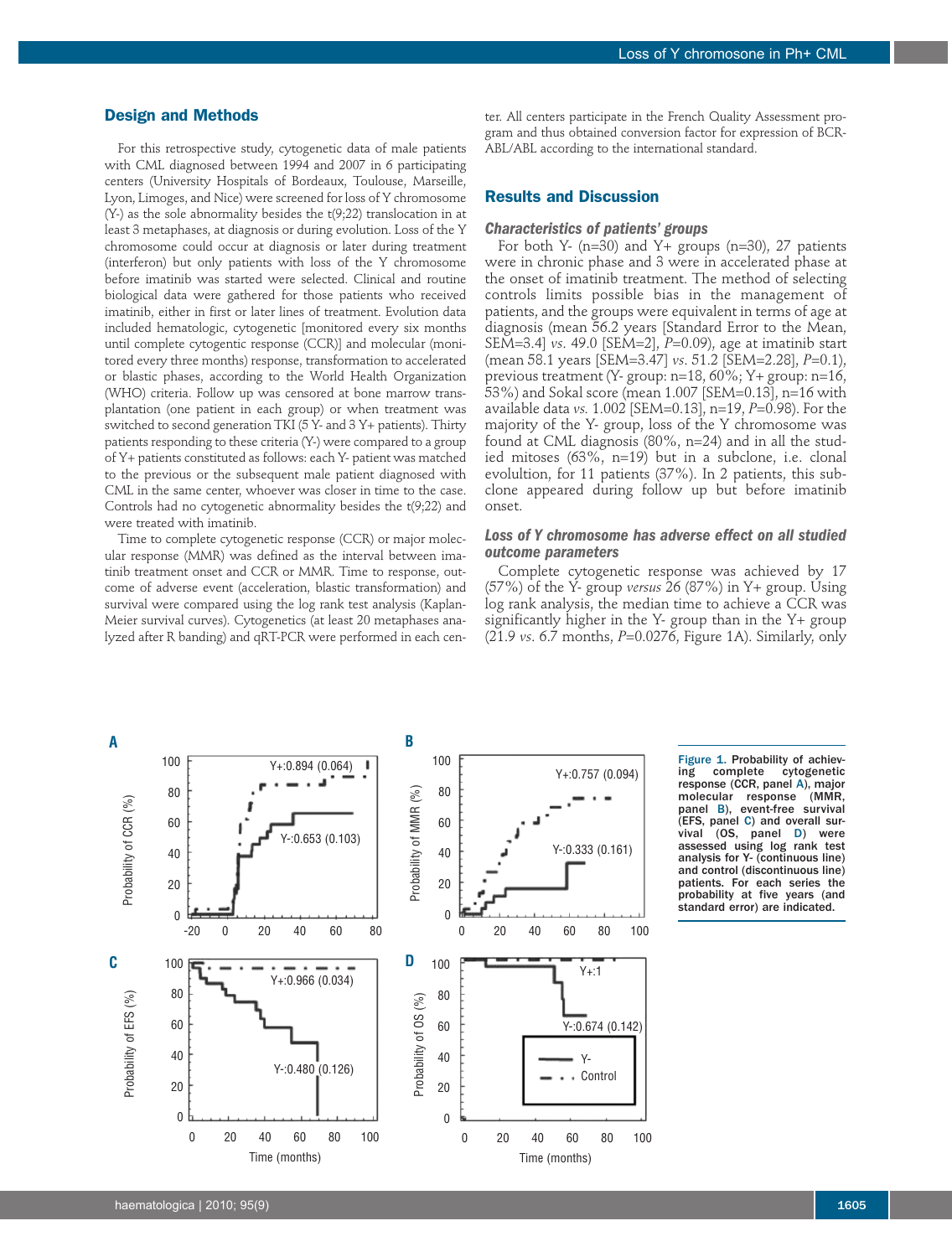

Figure 2. Eventfree survival was assessed for –Y (continuous line) or (dashed line) patients previously treated (A) or treated *de novo* with imatinib (B). Event-free survival  $(C)$  and overall sur-<br>vival (panel D) vival (panel<br>were determ determined in patients with loss of the Y chro-<br>mosome in all mosome mitoses (ACA, continuous line), or as a clonal evolution (CE, discontinuous line) and in control<br>(dashed line)  $(dashed)$ patients. For each series the probability at five years<br>(and standard standard error) are indicated.

6 out of 29 Y- patients for whom molecular data was available (20%) achieved a major molecular response as compared to 19 out of 30 control patients. Median time to MMR was not reached for -Y patients *versus* 29.97 months for control (*P*=0.0023, Figure 1B). This slower cytogenetic/molecular response in patients with loss of the Y chromosome, logically translated into higher frequency of events: 9 patients of the Y- group *versus* only one of the Y+ group evolved to an accelerated phase (*P*=0.0014) and only patients of the Y- group (n=4, 13%) suffered a transformation to acute leukemia (P=0.02, Figure 1C). Three of these died, the fourth patient was in remission after allogeneic bone marrow transplantation. A fourth Y- patient also died, whereas none of the Y+ group died during the observation period (overall survival, *P*=0.013, Figure 1D), indicating that loss of the Y chromosome is indeed an adverse prognostic factor.

# *Is the adverse prognosis of Y- limited to a subset of patients?*

Due to the relative rarity of this anomaly, the study included both *de novo* patients treated with imatinib as a first-line therapy and previously treated patients (interferon). Considering only those who had received treatments prior to imatinib, Y- patients (n=18) still had longer time to CCR and MMR than those of the  $Y+$  group (n=16), but this difference did not reach statistical significance, probably owing to the size of this subpopulation (23.7 *vs*. 6.89 months, respectively, *P*=0.19 for CCR; median not reached (MNR) *vs.* 47.4 months, P=0.1 for MMR). Acceleration was also more frequent in the Y- group (n=7 *vs*. n=1 in the Y+ group, *P*=0.01; Figure 2A). For patients who had received imatinib as first-line therapy (n=12 in the Y- group; n=14 in the Y+ group), the difference in terms of acceleration was not significant (n=2 for Y- *vs.* n=0 for Y+, Figure 2B), but MMR was significantly delayed in -Y patients (*P*=0.02). Subgroup analysis reduced the statistical power of the analyses; however, the indicators of poor response to imatinib were more frequent in Y- patients, whether they had received prior treatment or not.

Since clonal evolution (CE) is considered an acceleration criterion, while additional chromosomal abnormalities (ACA) are only "warning" signs, further subgroup analysis of the Y- patients was performed. There was no significant difference between these two subgroups (ACA n= 19, CE n=11) in terms of CCR or MMR, but median event-free survival (EFS) was significantly longer in patients with -Y occurring as an ACA than CE (69 *vs*. 18 months, *P*=0.017). However, for Y+ patients, both overall survival and EFS were significantly longer than for those with loss of Y in all mitoses (ACA): respectively *P*=0.0001, Figure 2C and *P*= 0.0029, Figure 2D. The poor prognostic significance of CE has been well documented in CML, <sup>7</sup> but losses of the Y chromosome are generally not taken into account in such studies. Besides, the significance of ACA is less clear. Here, both groups had indicators of poor response to imatinib. This confirms that clonal evolutions are *bona fide* markers of acceleration and indicates that, in this context, loss of the Y chromosome should not be considered differently from other clonal evolutions. Furthermore, in the context of ACA, loss of the Y chromosome is associated with a significantly decreased EFS. It is possible that, depending on which chromosome is involved, not all ACA carry the same prognostic impact, and the most frequent of these abnormalities should be systematically studied separately.

Taken together, this multicenter study shows that in patients treated with imatinib, loss of the Y chromosome, a finding estimated between 1% and 5% of the patients analyzed for this study, impacts the probability and time